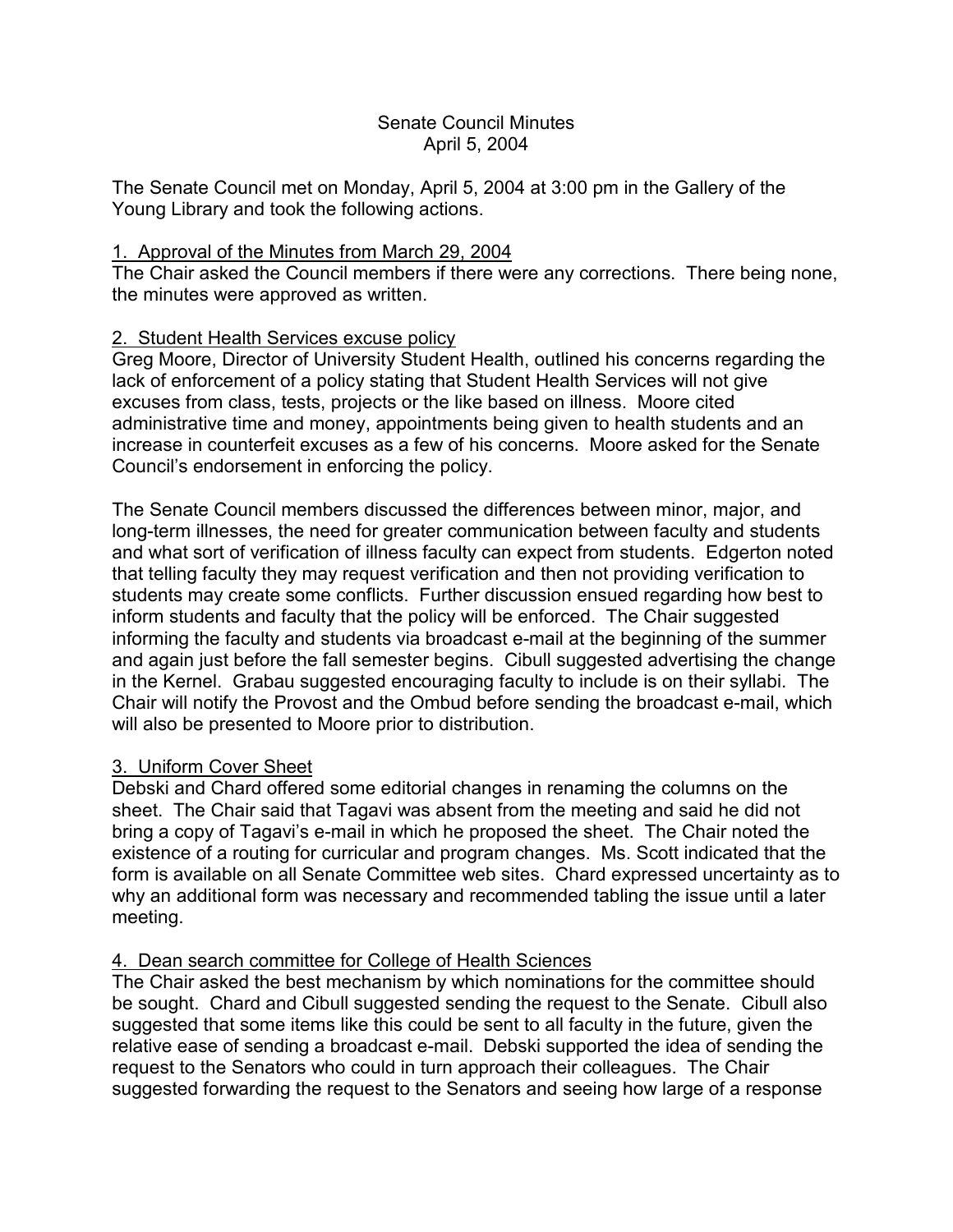is received before considering a broadcast e-mail to the faculty. The Council members expressed general agreement.

#### Announcement:

The Chair announced the Governor's signature of legislature that will relocate LCC to KCTCS. The Chair suggested forming a small work group to address faculty and curricular issues that may arise as a result of the transfer. Saunier reported that such a group apparently already exists, though she was unaware of the committee's composition. The Chair said he would consult with the Provost regarding the composition of that group. He added that the number of senators allowed by the GR's may need revision.

Saunier noted that a new vice-chair election will be needed once LCC becomes part of KCTCS, since she is vice-chair elect. Debski recalled that Ernie Bailey had been elected in the event that Saunier was unable to serve during the December Senate Council officer elections. The Chair noted that the Saunier's position on the Senate Council will be filled by a runner-up from the last Senate Council election.

#### Other Business:

Kaalund asked the Senate Council members to consider ways in which programs that are struggling with their course offerings and resource issues could be identified and aided before they reach the "code red" stage recently experienced by USP required courses like writing and oral communications. Grabau agreed that the Senate Council should not "manage by crisis". Debski noted that the two programs in crisis for USP had recently been addressed, and that sometimes it is "too late" for programs who are in the crisis stage to be helped. Kaalund suggested identifying courses and programs in the "code yellow" stage and helping them avoid crisis situations.

Chard suggested each college's internal review process could help in the process of identifying these courses and programs. Debski suggested rethinking "what a USP program should look like" and suggested the USP Committee should take on such a task. Cibull suggested rethinking the way in which teaching is accomplished and considering increasing the use of technology. Yanarella suggested scheduling a block of time in the future to consider the issue more deeply with the aim of exploring different possibilities. The Chair suggested this topic might be well suited for discussion with the Provost at the upcoming breakfast.

## 5. Four Remaining SACS issues

The Chair thanked the Provost and VP Ray for attending the meeting to discuss this issue. The Provost outlined the four remaining issues and explained they were in the "second report" phase of the accreditation reaffirmation process. The Provost said the first issues pertained to 400G and 500-level courses being taken by both undergraduate and graduate students in the same course section. SACS expects that different attention be paid to those two groups of students in terms of how they are graded or what requirements they fulfill, to name a few. The second issue pertained to faculty credentials. The Provost explained that SACS requires faculty to either hold a doctoral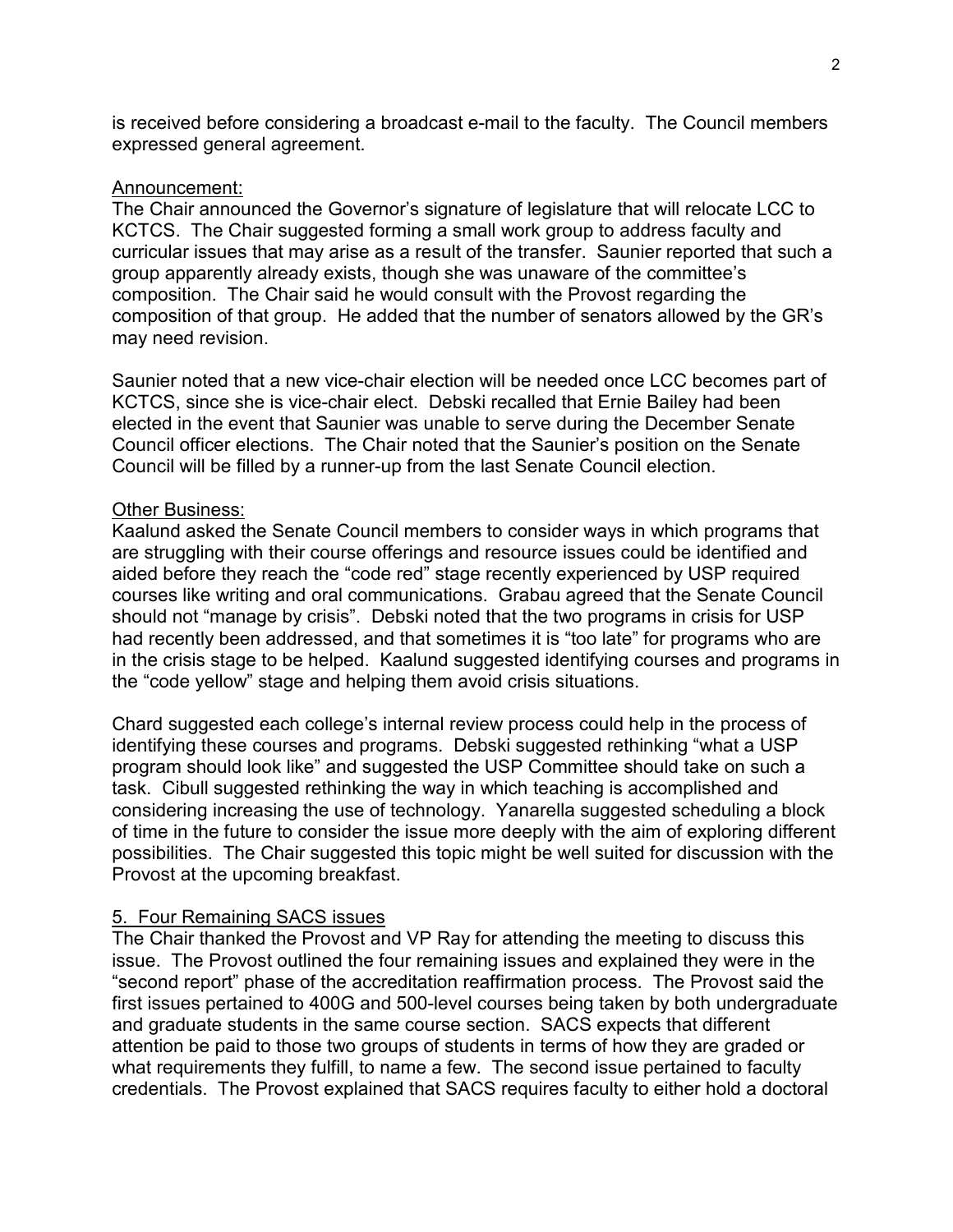or terminal degree in the appropriate field or to have sufficient experience to explain the lack of the degree. He noted the two primary areas of concern as being Education and Social Work. The third issue regarded SACS perception of UK's over-reliance on TA's for teaching delivery, while the fourth was concerned with the monitoring, supervision and professional development of TA's. The fourth issue dealt with the monitoring, supervision and professional development of TA's.

Debski asked if clearly stating the policy on the four issues would satisfy SACS. Ray replied they want evidence of policy implementation and monitoring. Ray added that Dean Blackwell from the Graduate School is working with the Graduate Council and Undergraduate Council to communication to department chairs the need for oversight on these issues.

Cibull suggested communicating with course directors via a multiple choice questionnaire to determine how differentiation between undergraduate and graduate students is determined. Ray replied that Blackwell is conducting a survey to that effect, the results of which could be communicated to SACS.

Ray noted that the issue of appropriate credentials for those teaching graduate level courses needs to be addressed. She said the use of the teaching credential certification form was helpful and said Blackwell was helping to ensure the criteria were clearly defined and publicized. Ray cited Social Work and Education as two areas in which the issue of credentialing was questioned by SACS. The Provost pointed out that the PhD in Social Work is a relatively new degree. Ray added that SACS has asked for a statement about the emerging degree. The Provost noted that some clinical faculty and adjuncts are excused from some of the stringent requirements by virtue of their experience in their fields. Ray concurred, noting SACS primary concern was for the competence of the instructors.

Ray outlined the difference between TA's who were autonomous and those who were supervised and suggested that in the future the University might only report those TA's who act autonomously. She noted that TA's who are truly autonomous must possess the necessary credentials to teach while those who are not autonomous will not assign grades. The assignment of grades will be conducted by the course coordinators, who are faculty. Ray said she was in the process of determining how many TA's are autonomous and how many are under supervision.

The Provost said he planned to use revenue obtained through the implementation of the new upper-division fee to help reduce the number of TA's used and increase the hiring of full-time lecturers or faculty. Debski asked what sort of ration would be acceptable to SACS and Ray replied that a target had not been provided. Cibull asked how the University fared in comparison to its benchmarks. The Provost replied that of the 13 universities examined 72% of the courses were taught by full-time faculty compared to 64% at UK. The Provost added that the University had committed to raising that number to 66%.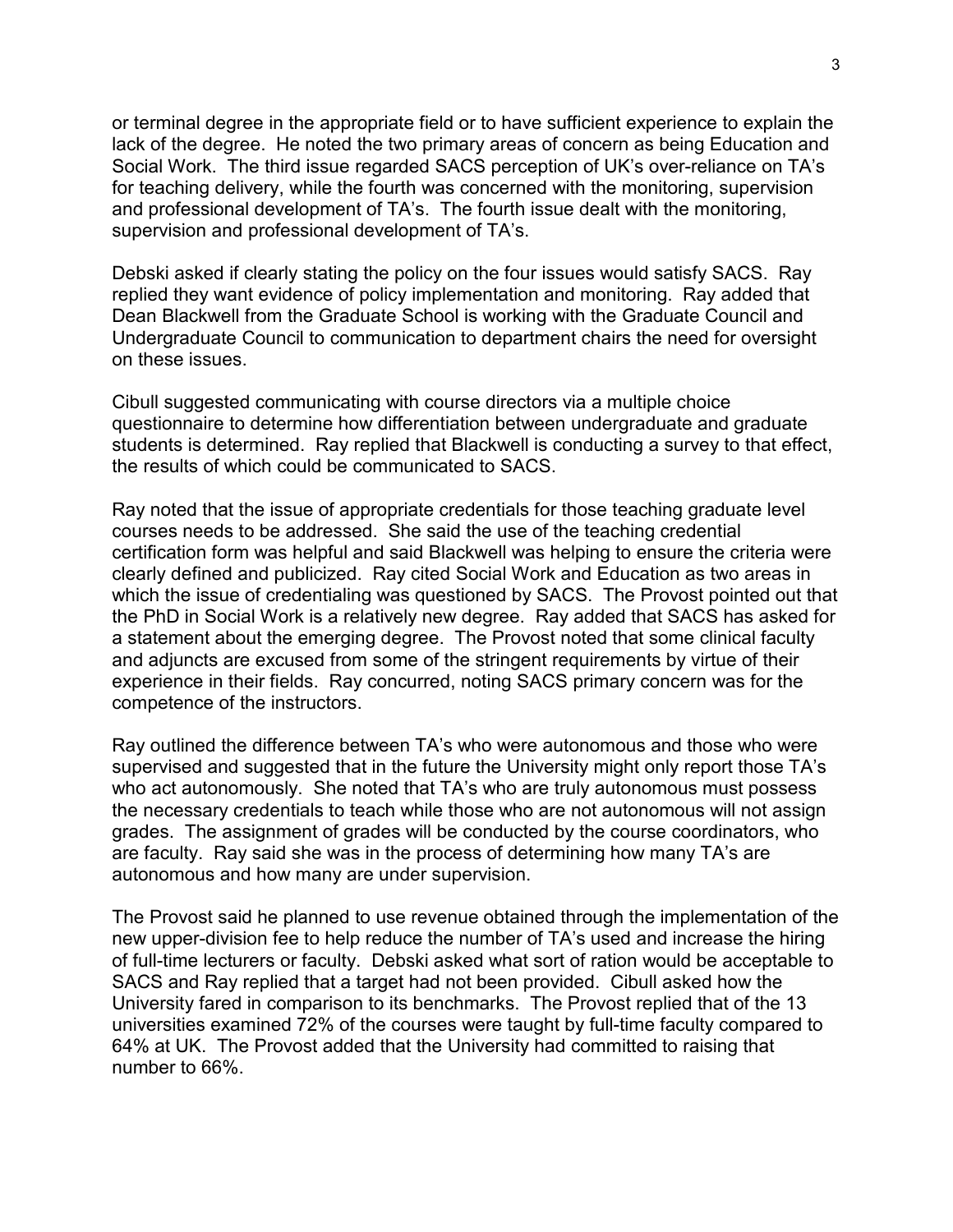Jones asked about the nature of the underlying issue. Ray replied that the real issue was whether or not the University had adequate faculty resources. The Chair asked for an explanation on the distinction between an autonomous TA and a lecturer. Ray replied that funding sources were a part of the explanation. The Provost added that TA's were only allowed to work 20 hours per week and that lecturers had a full-time workload with benefits. Debski asked if SACS was concerned about class size when considering the question of adequate faculty resources. Ray reiterated that specific targets were not provided for the institution. The Provost noted that the percentage of large classes at UK is smaller than at other schools while the percentage of small classes at UK is larger than at other schools.

Ray addressed the last issue, pertaining to the training and professional development of TA's. She said that Blackwell has been communicating with the colleges and departments to make sure they provide orientation at the beginning and middle of each semester in addition to the orientation provided by the Graduate School. She added that Blackwell had developed a supervisor check-list for use in the evaluation of TA's. And finally, each TA will be visited in the classroom once a semester for evaluative purposes.

Cibull suggested comparing the grades of students in different sections who take the same tests. Ray agreed to examine that approach.

Jones asked the Provost about a section of the Administrative Regulations pertaining to RA's being informed of the criteria upon which they will be judged to receive their RA award in the subsequent year. Jones asked the Provost if he recalled how much attention was paid to this particular AR when he was Dean of the Graduate School. The Provost relied that more attention was usually given to TA renewals.

The Provost said that by presenting these remaining unaddressed issues to the Senate Council he hoped the Council members would help suggest possible solutions. Cibull suggested exploring other teaching methods, including the use of technological instructional delivery methods.

The Chair informed the Council members of a recent e-mail from the Provost in which the Senate Council was asked to provide nominees for the dean of Health Sciences search committee. The Chair said he will send a broadcast e-mail to the Senate to solicit nominations.

#### Other Business:

The Chair discussed the recent disagreement over the definition of educational units. The Academic Organization and Structure Committee defined an educational unit as one that fulfilled a teaching, research or service function. The Provost said he preferred the word "and" to "or" and suggested that an educational unit fulfills all three missions. Jones asked about the Center for Drug and Alcohol Research in which post-doc training is accomplished. He asked if that sort of training qualified as "education" and would satisfy the Provost's definition. The Provost agreed that it would and used the example